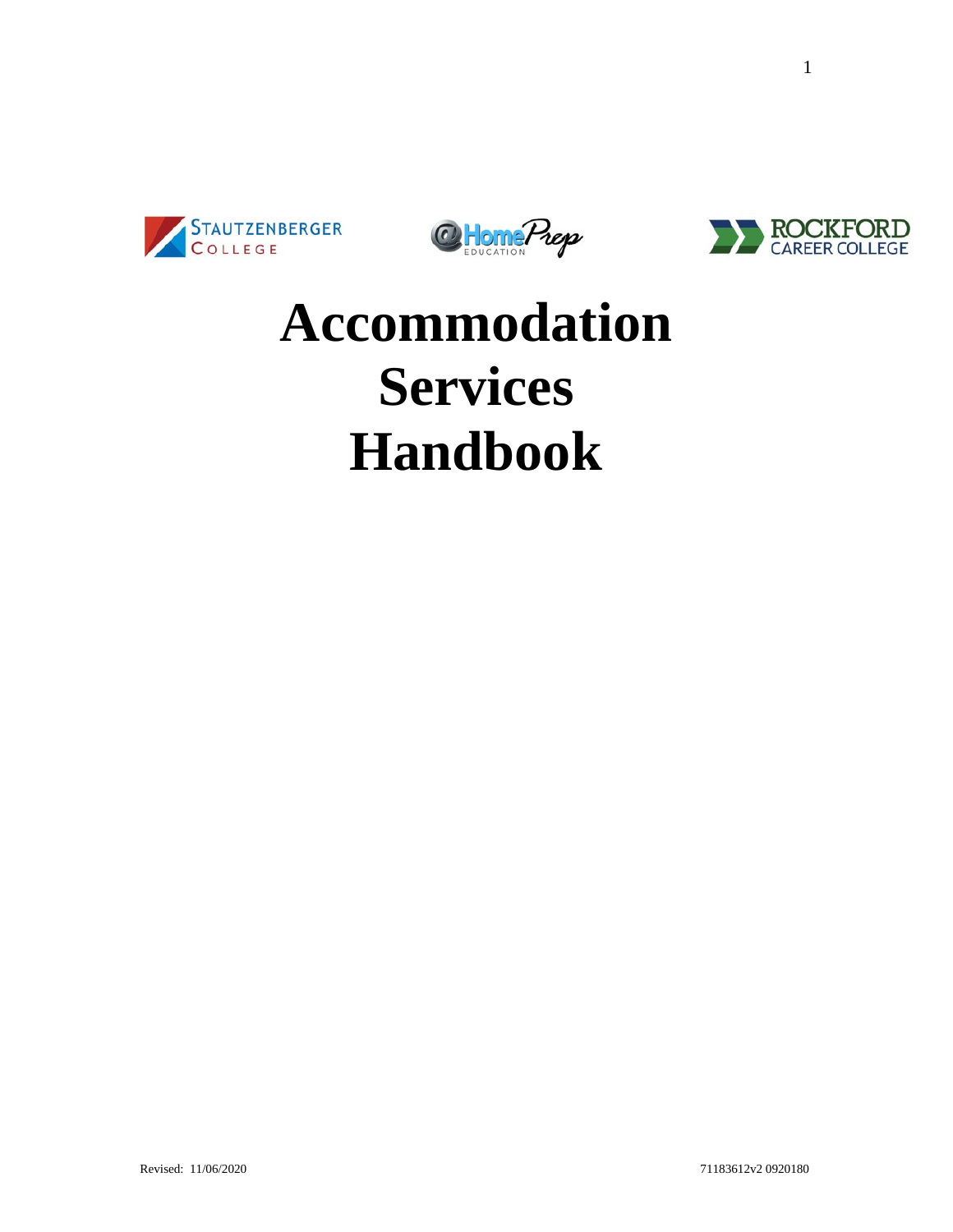American Higher Education Development Corporation ("AHED") is committed to providing accommodation services to students with disabilities consistent with the law.

Accommodation Services are managed by each AHED school's Disability Services Coordinator, the Accomodation Services Offices at each AHED school, and by AHED's Compliance Officer, whose contact information is listed at the end of this Handbook. The purpose of our Accommodation Services is to provide assistance to students with diagnosed disabilities to maximize their academic potential, and to minimize various physical and attitudinal barriers. AHED has created this Accommodation Services Handbook to address common questions regarding the services available to students with disabilities that limit a major life activity and to explain in detail the procedures necessary to secure them. It is our goal that all students are given the opportunity to succeed.

The student should note that AHED and the AHED family of schools are not required to modify, waive, or make substitutions for coursework or other requirements that would fundamentally alter or compromise the integrity of an academic program. The Disability Services Coordinator at your campus will gladly discuss your disability with you, and offer advice on how to ensure that your needs are met. Following is a summary of services and accommodations that are available to our students with disabilities and the policies that students must comply with in order to obtain these services. If you have a question not addressed in this Handbook, please contact your campus Disability Services Coordinator.

#### **How to Obtain Reasonable Accommodations:**

The term "reasonable accommodation" is at heart a balancing act between the needs of students with disabilities, the educational program's purpose, and the financial and physical limits of higher education institutions. It applies to a request for accommodation, modification or adjustment to a facility, course, program, service or activity that may afford an otherwise qualified student who has a disability with an equal opportunity to attain the same level of performance, benefits and/or privileges as are available to a student who is without a disability.

To determine whether a requested accommodation is reasonable, the Disability Services Coordinator and Accommodation Services staff will seek information from staff and faculty regarding essential standards for courses, programs, services, activities and facilities. In consultation with the appropriate Disability Services Coordinator and/or Accommodation Services staff, AHED's Compliance Officer makes the ultimate determination of whether a specific request for accommodation will be granted.

**Please note:** Neither AHED nor any AHED school is required to modify any element of a course or program that is deemed essential to the curriculum.

#### **Rights and Responsibilities**

Students with disabilities have the right to:

- 1. Equal opportunity to learn through reasonable accommodations, academic adjustments and/or auxiliary aids and services;
- 2. Equal access to programs, courses, services, activities and facilities offered through the AHED school they are attending;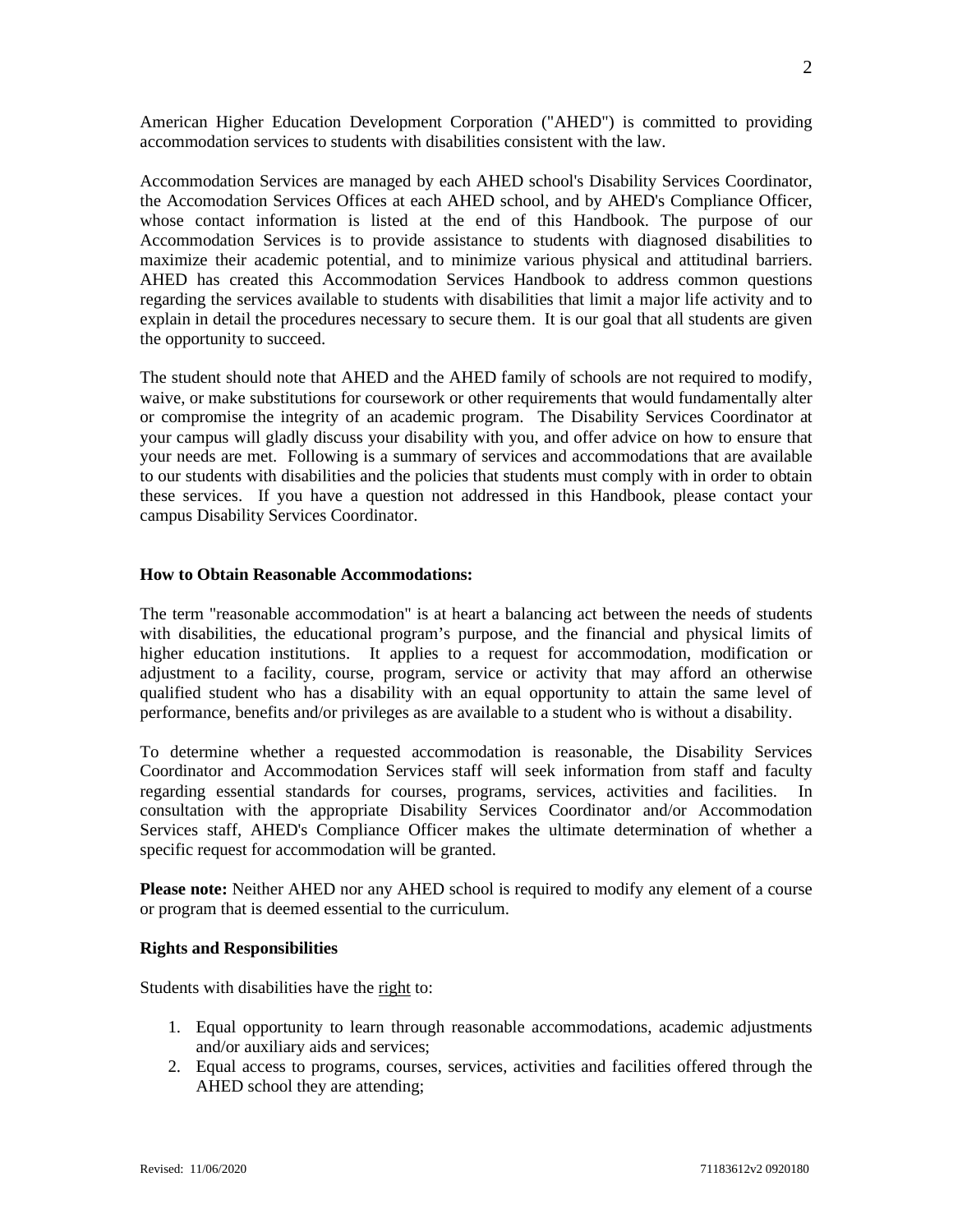- 3. Confidentiality of information regarding their disability, except as disclosure is necessary to provide accommodations and/or is required by law; and
- 4. Accessible formats of information, as is reasonably available.

Students with disabilities have the responsibility to:

- 1. Satisfy and maintain essential institutional qualifications and standards for courses, programs, services, and activities;
- 2. Follow all published procedures for securing reasonable accommodations;
- 3. Provide from a qualified licensed professional with the appropriate area of expertise comprehensive documentation that details the manner in which their disability limits their participation and supports each accommodation request; and
- 4. Identify themselves as an individual with a disability when an accommodation is needed, and to seek information, counsel and assistance as necessary.

AHED has the right to:

- 1. Identify and establish essential functions, abilities, skills, knowledge and standards for courses, programs, services, activities and facilities at its schools, and to evaluate all students (whether disabled or not) on these bases;
- 2. Request and receive current documentation that supports any request for accommodations;
- 3. Select among equally effective accommodations which to provide;
- 4. Refuse an unreasonable accommodation request that fundamentally alters a program or activity of an AHED school; and
- 5. Deny a request for an accommodation if documentation does not support the request or if documentation is not provided by a student.

AHED has the responsibility to:

- 1. Provide information to students in reasonable, accessible formats upon request;
- 2. Provide or arrange reasonable accommodations in courses, programs, services, activities and facilities;
- 3. Ensure that programs, services, activities and facilities, when viewed in their entirety, are available and usable in a reasonable, integrated and appropriate setting under the circumstances; and
- 4. Maintain appropriate confidentiality of records and communications.

#### **How Reasonable Accommodations Are Decided Upon**

When deciding whether a requested accommodation is reasonable, the appropriate Disability Services Coordinator, Accommodation Services staff and AHED's Compliance Officer will rely upon the following elements:

- 1. The appropriate documentation of the disability by a qualified professional and any recommendations made by the diagnosing professional;
- 2. A student's request for a given accommodation;
- 3. Barriers that might result from the documented disability in the campus environment;
- 4. Accommodations that might remove such barriers;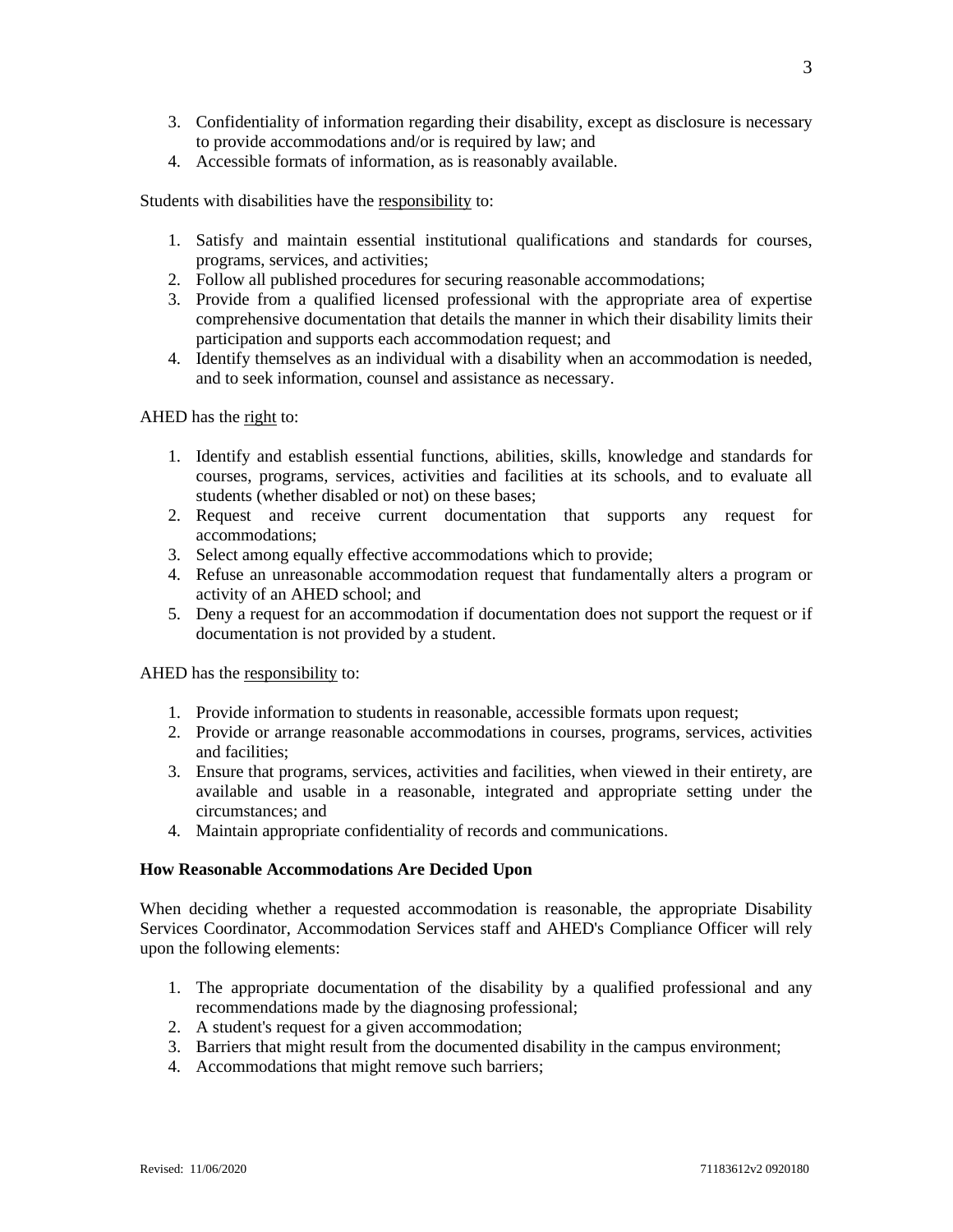- 5. Whether a student may obtain access to the course, program, service, activity or facility without a given accommodation (that is, whether the student is otherwise qualified for participation in the course or program);
- 6. The relative cost and burden of providing the accommodation given the size and resources of the school;
- 7. Whether or not essential elements of the course, program, service, activity or facility are compromised by the requested accommodation; and
- 8. Whether if, even after the accommodation is given, a student can perform the essential functions of the educational program.

Academic adjustments are based upon an individualized assessment of the student's needs. Ideally, initial accommodation requests should be made prior to the start of class so that the student has the necessary resources in place prior to attending class. All requests should be made in writing to the campus Disability Services Coordinator, who will coordinate the school's effort to provide assistance to students with diagnosed disabilities that substantially limit a major life activity.

Once the student has provided appropriate documentation from a professional qualified to diagnose his or her disability, submitted a written request for an accommodation to the Disability Services Coordinator, and met with the Disability Services Coordinator or Accommodation Services staff to discuss the accommodation services request, the Disability Services Coordinator will then invite faculty for courses in which the student is registered to review the accommodation services requested. Ultimately, AHED's Compliance Officer, after consulting with the campus Disability Services Coordinator, is responsible for determining whether a given request may interfere substantively with the requirements of a course. If he so determines, the student will be informed in writing within 14 days of the original request for accommodations and invited to appeal any negative decision on accommodations resulting therefrom. The student denied accommodations has the option to write a letter appealing the decision, including providing additional relevant information, to AHED's Compliance Officer within 14 days of the denial of services. AHED's Compliance Officer will respond in writing to the appeal within 14 days.

#### **Notification of Instructors**

The provision of accommodation services is a responsibility shared between the student, the Disability Services Coordinator or staff, faculty, and AHED's Compliance Officer. Each quarter, the student must meet with the campus Disability Services Coordinator or Accommodation Services staff to review and implement necessary accommodations (if any) for that quarter's classes. During the pre-quarter meeting between the student and the campus Disability Services Coordinator or staff, the student will be provided with a "Notice of Accommodation Plan." This Notice will confirm that a student has a documented disability and is entitled to specific accommodation services.

The Notice is given to the student to deliver in person to each Instructor so that the Instructor has an opportunity to discuss with the student the requirements of a given course and how best to ensure the accommodations requested may assist the student. At the bottom of each Notice is a signature line for each faculty member to sign and return to the campus Disability Services Coordinator within 14 days to confirm receipt of the Notice. There is also an area in which student and Instructor may note any specific concerns about the proposed implementation of the Plan in a given course. This Notice is the only information that Instructors are given about the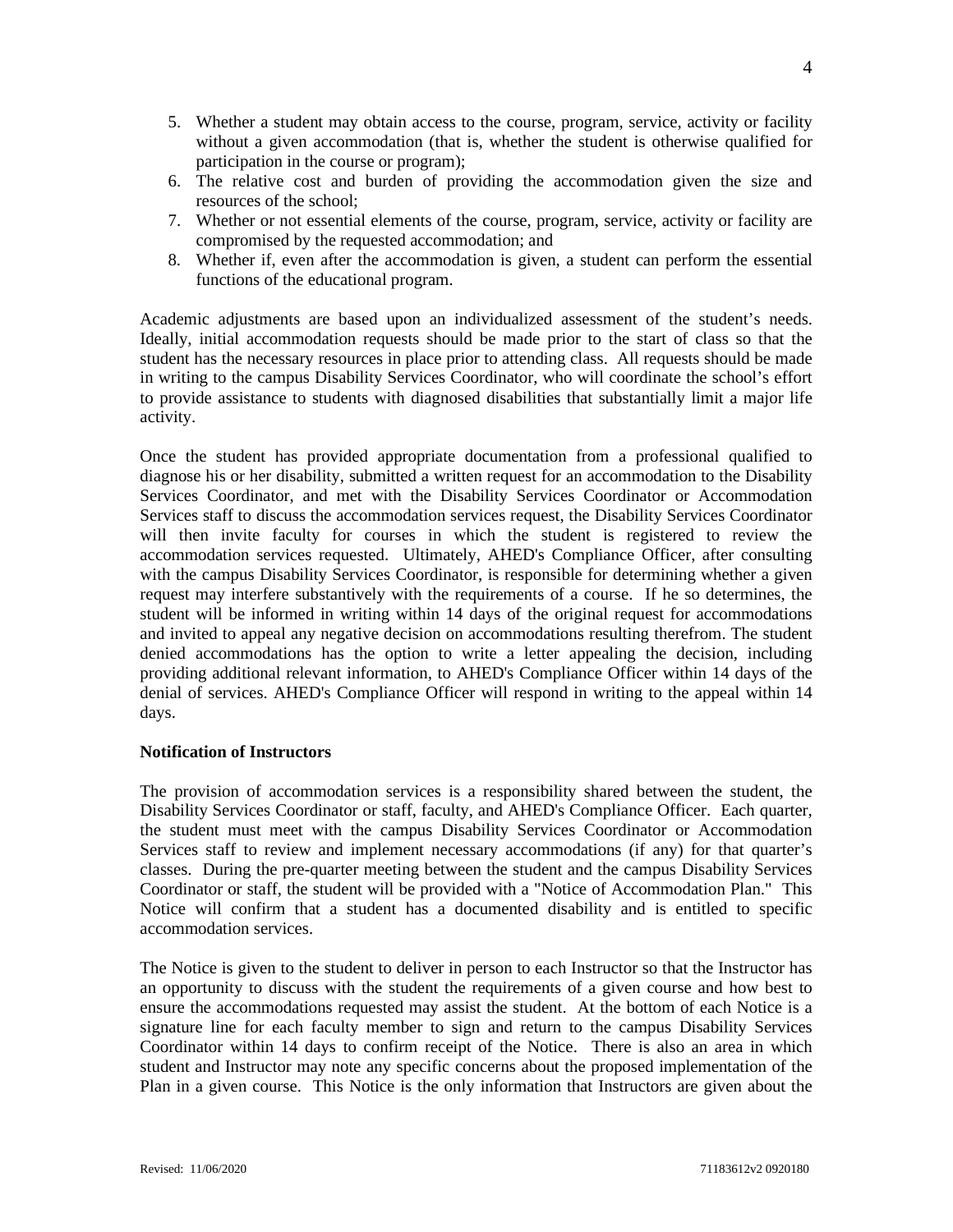student. Faculty members do not have access to the underlying diagnostic documentation of a student's disability absent a student's written permission to the contrary.

**Please Note**: Students may choose which if any accommodations to request for a given course. Faculty members are not required to provide classroom accommodations for students who fail to present them with an accommodation letter.

#### **Eligibility**

In order to be eligible for accommodation services through an AHED school, a student must:

- 1. Provide current and comprehensive documentation by a qualified professional of a disability that limits at least one major life activity, as described below in the section labeled Documentation Requirements;
- 2. Submit a request in writing to the campus Disability Services Coordinator or Accommodation Services staff for accommodation(s);
- 3. Attend an initial interview with the campus Disability Services Coordinator or Accommodation Services staff in which the materials required under (1) above will be addressed, together with specific accommodation requests and program limitations; and
- 4. Schedule an appointment with the campus Disability Services Coordinator or staff prior to the start of each quarter during which that student is enrolled.

All accommodations will ultimately be reviewed and either approved or denied by AHED's Compliance Officer in conjunction with the campus Disability Services Coordinator. Accommodations can take significant time to arrange; students need to make any request for accommodations as early as possible to ensure that needed support is in place prior to the start of classes.

The campus Disability Services Coordinator will keep detailed notes as to the date each step of the request for accommodations process has occurred in order to ensure that the student's request has been fairly addressed. The request for accommodations process and any deliberative process utilized in making a final determination will be fully documented including notes recorded of pertinent discussions.

The campus Disability Services Coordinator will further retain all requests for accommodation, supporting documentation, including the date(s) of the request(s) for academic adjustments or services, the nature of each request, the final determinations and the reason(s) for any denials in the student's file.

**Please Note:** Accommodations CANNOT be provided until appropriate documentation as specified in (1) above is on file in the campus Disability Services Coordinator's Office and the interview specified in (3) above is held.

#### **Documentation Requirements**

To be eligible for accommodation services, students must provide documentation that meets the standards for demonstrating a disability, in accordance with the Americans with Disabilities Act ("ADA") and/or Section 504 of the Rehabilitation Act of 1973 and related regulations.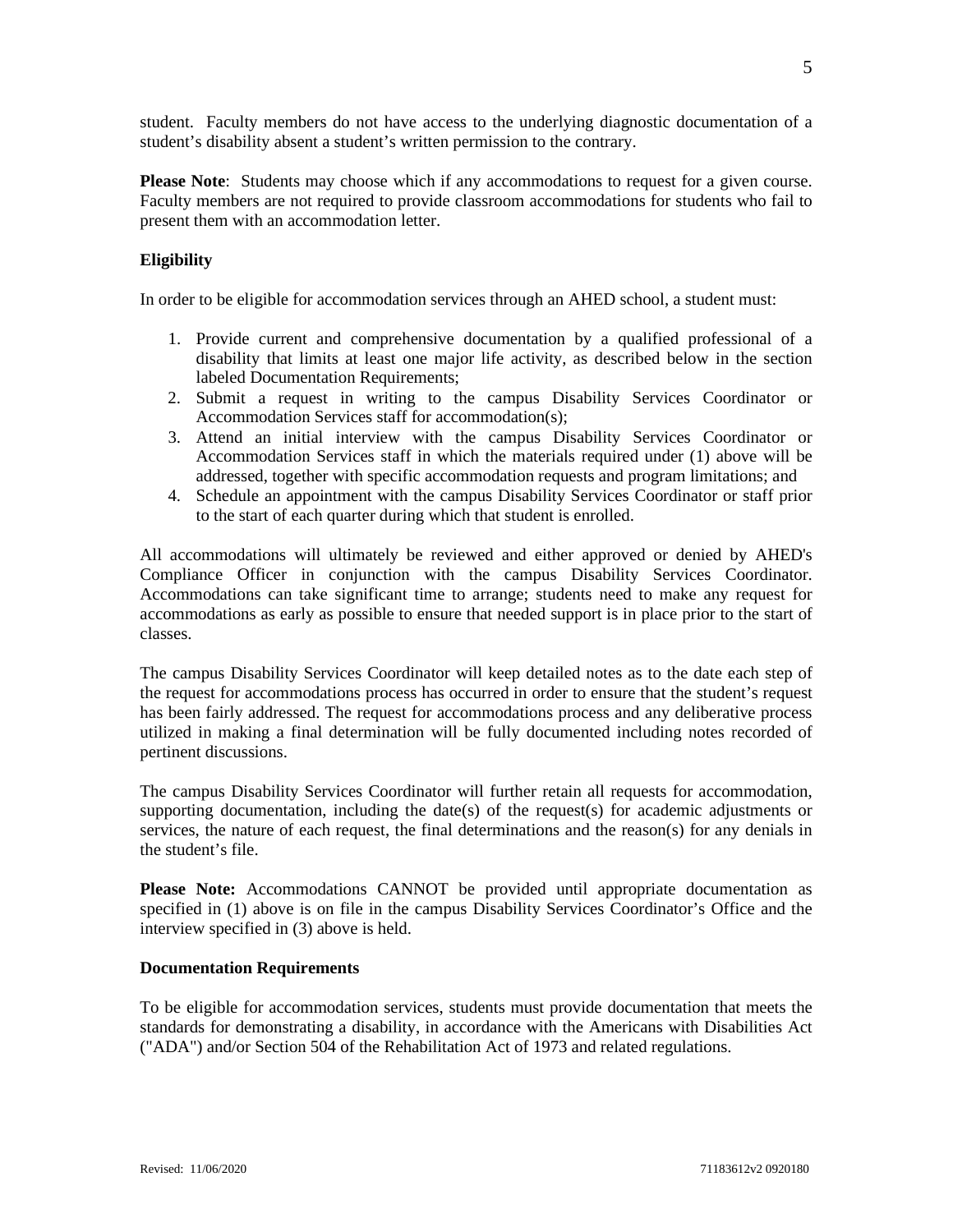AHED requires current documentation from appropriate, qualified professionals to support an accommodation request. In order to be considered current, documentation cannot be older than three (3) years.

If the initial documentation is determined to be inadequate because it fails to describe either the nature or the extent of the disability or otherwise support the accommodation request, AHED has the discretion to require additional documentation. If AHED does require additional documentation, the student will be notified within 14 days in writing of said request.

**Please Note**: Students bear the cost of obtaining appropriate, current documentation in compliance with this provision.

#### **Documentation of the disability must state the**:

- 1. Specific diagnosis;
- 2. Functional limitations (if any) within the academic environment as a result of the disability;
- 3. The degree to which the identified disability limits the student in comparison to most people;
- 4. The testing or evaluation procedures that were utilized to assess the level of limitation;
- 5. A report of the specific test or evaluation results; and
- 6. Recommendations for academic accommodation, if any.

**Please Note**: Disability eligibility verification forms are available from the campus Disability Services Coordinator's office for qualified diagnosticians to complete. While not required, these forms might assist the professional in determining specific information necessary to confirm accommodation services eligibility. To obtain the appropriate forms, simply contact your campus Disability Services Coordinator's office. Should you choose not to use these forms, you may request your qualified professional to provide a comprehensive report on his or her letterhead that addresses the aforementioned criteria.

#### **Requirements for Specific Disabilities**

There are certain disabilities for which AHED requires more specific information in order to determine eligibility for accommodations. These include learning disabilities, visual impairments, hearing impairments and deafness, attention deficit hyperactivity disorder, and psychiatric disabilities. The following information is provided to assist the appropriate professional in properly documenting a student's disability.

#### **Learning Disabilities**

Students with learning disabilities who have been diagnosed in high school within the last three years are required to provide the following information to verify eligibility for accommodations:

- 1. An Individual Education Plan (IEP) issued within the last three years identifying the student as being served for a specific learning disability; and
- 2. A Multi-Factored Evaluation (MFE) completed by a psychologist or school psychologist within the last three years. This assessment must indicate that the student has a diagnosed learning disability and was receiving services for the disability while in high school.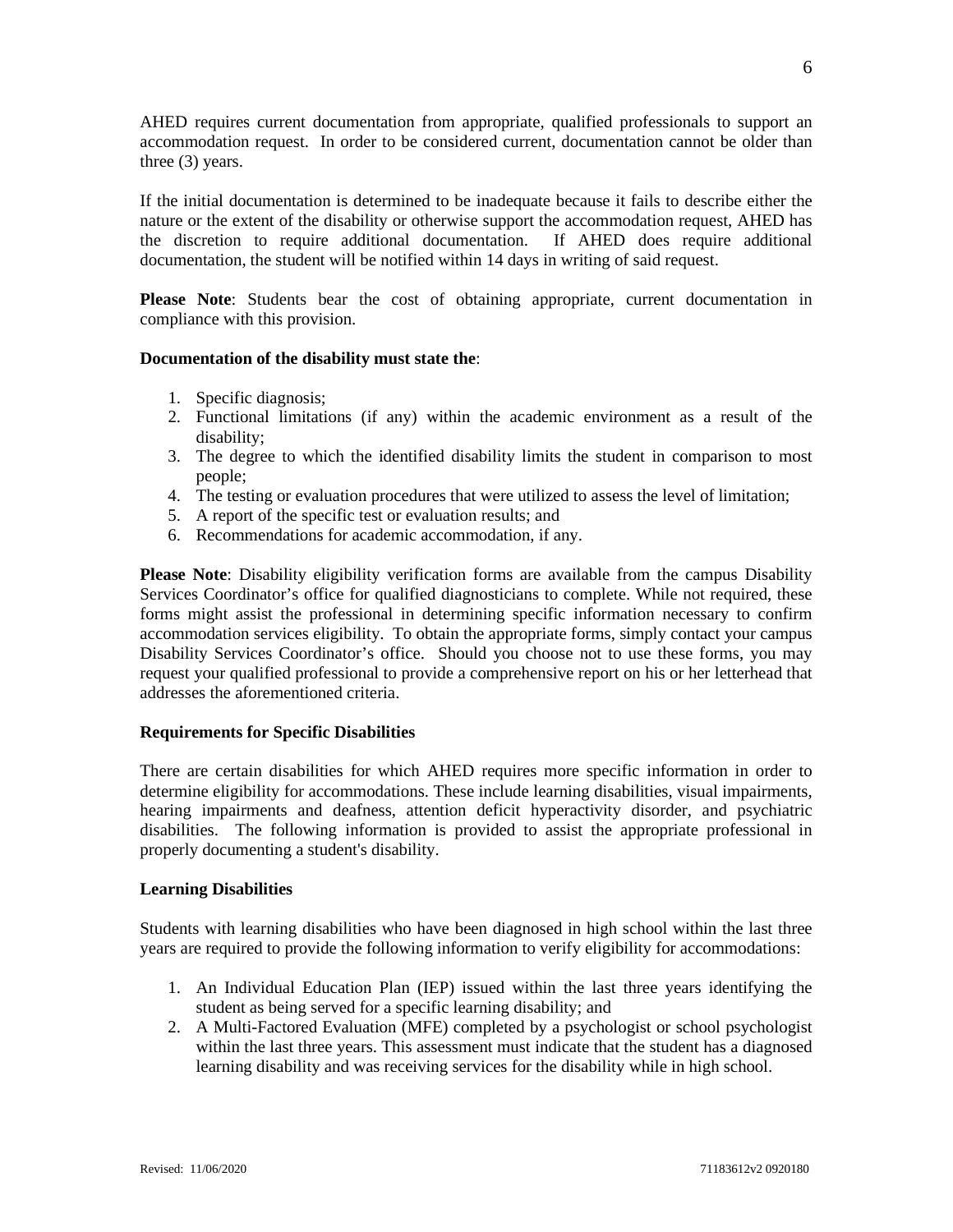If a student does not have the documentation specified in (1) and (2) above, the student may instead submit a report that includes a comprehensive psychoeducational assessment performed by a private psychologist or school psychologist indicating the presence of a specific learning disability.

The MFE or psychoeducational assessment for the diagnosis of a specific learning disability must be submitted on the letterhead of the qualified professional or school psychologist/district. The assessment must provide clear and specific evidence of a learning disability that substantially impairs at least one major life activity. It is not acceptable to administer one test, nor is it acceptable to base a diagnosis on only one of the several subtests.

Specifically, the assessment must conform to or include the following criteria:

- 1. Testing must have been conducted within the past three years;
- 2. Testing must indicate a specific diagnosis from the DSM-IV. Descriptions such as individual "learning styles," "learning differences," or "academic problems" do not by themselves qualify as a learning disability and will not satisfy this requirement;
- 3. The nature and the severity of the disability must be supported by the psychoeducational assessment;
- 4. Actual test scores must be provided. The assessment should include standard scores for all normed measures or percentiles. Grade equivalents are insufficient unless standard scores and/or percentiles are also included;
- 5. Test scores must show evidence of significant discrepancies and intra-individual differences;
- 6. A qualified professional or diagnostician must conduct the evaluation. The qualified professional or diagnostician must indicate licensure or certification on the assessment.

The assessment must include the following domains:

- 1. Aptitude: A complete adult-level aptitude battery is required with all subtests and standard scores. This should include the current version of one of the following:
	- Wechsler Adult Intelligence Scale (the preferred instrument);
	- Woodcock-Johnson Psychoeducational Battery: Test of Cognitive Ability; or
	- Stanford-Binet Intelligence Scale.
- 2. Achievement: A complete individually administered standardized achievement test. Acceptable instruments include, but are not limited to the current versions of the following:
	- Woodcock-Johnson Psychoeducational Battery: Tests of Achievement;
	- Wechsler Individual Achievement Test (WIAT);
	- Stanford Test of Academic Skill (TASK);
	- Scholastic Abilities Test for Adults (SATA);
	- Specific achievement tests such as the Test of Written Language-2 (TOWL-2);
	- Woodcock Reading Mastery Tests; or
	- The Stanford Diagnostic Mathematics Test.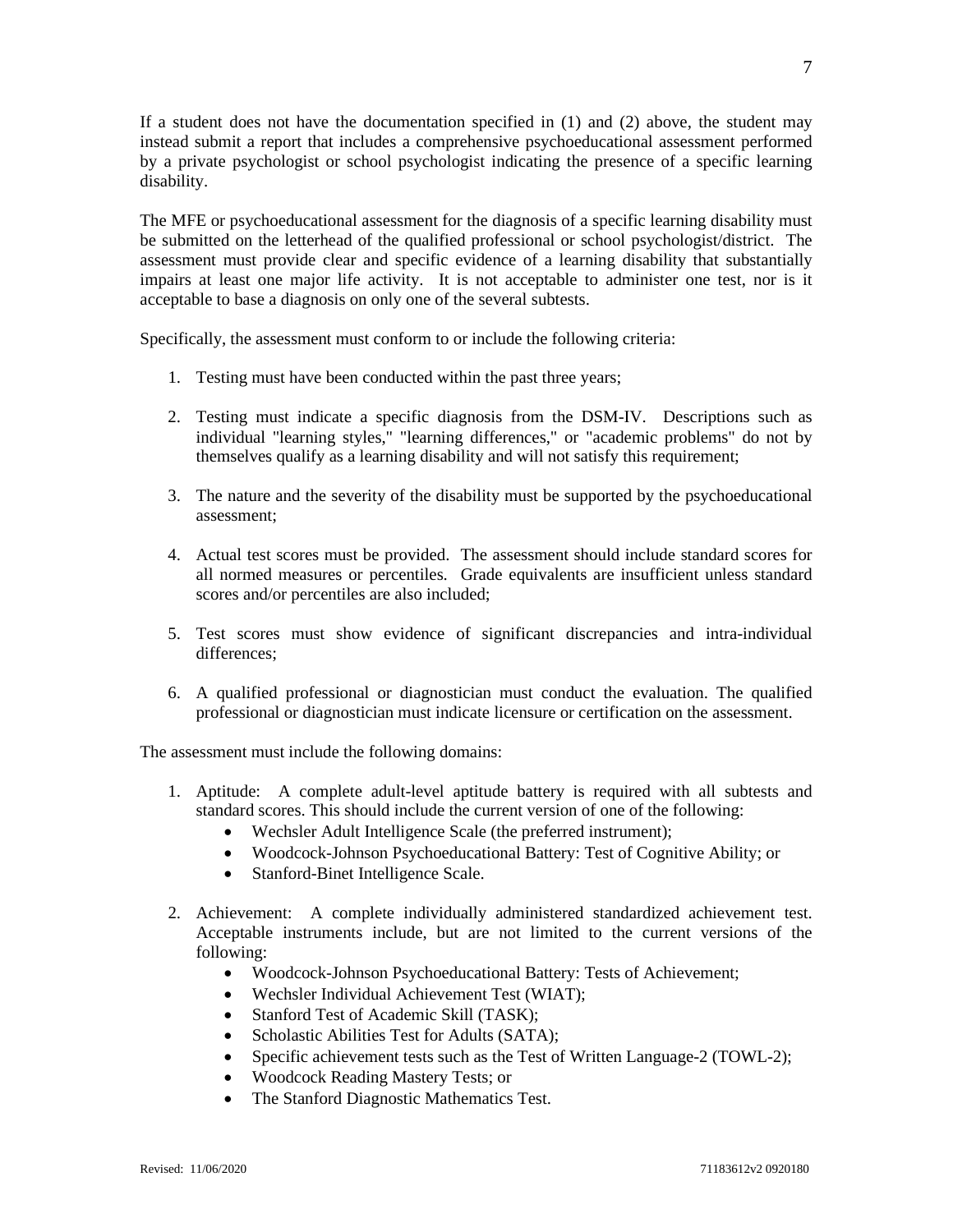**Please Note:** The Wide Range Achievement Test-Revised is not a comprehensive measure of achievement, and therefore is not acceptable if used as the sole measure of achievement.

- 3. Information Processing: Specific areas of information processing (such as short- and long-term memory; sequential memory; auditory and visual perception/processing; processing speed; executive functioning, motor ability) must be assessed. Acceptable instruments include but are not limited to the current versions of the following:
	- Detroit Tests of Learning Aptitude;
	- Information from subtests of the Wechsler Adult Intelligence Scale;
	- The Woodcock-Johnson Tests of Cognitive Ability; or
	- Other instruments relevant to the presenting learning problem.

### **Visual Impairments**

Appropriate documentation of visual impairment should include, at a minimum, information regarding the student's visual acuity, field restrictions, or other limitations. Given the range of such impairments, recommendations for accommodations and services (particularly adaptive technology needs) are beneficial. Generally, visual impairments manifest by at least one of the following:

- 1. Visual acuity of 20/70 or less in the better eye after the best possible correction;
- 2. Peripheral field so constricted that it affects one's ability to function in an educational setting; and/or
- 3. Progressive loss of vision which may affect one's ability to function in an educational setting.

## **Hearing Impairments and Deafness**

Appropriate documentation must include the degree of hearing loss and indicate functional limitations resulting from the disability. Hearing impairments are generally diagnosed when a person experiences a hearing loss of 30 decibels or greater, a pure tone average of 500, 1000, 2000 Hz, ANSI, unaided in the better ear. An audiologist's report detailing the student's degree of hearing loss must be included in the documentation.

#### **Attention Deficit Hyperactivity Disorder (ADHD)**

Appropriate documentation must include the specific DSM-IV diagnosis, as well as a report that indicates that a rigorous assessment process was used to diagnose the disability in accordance with criterion set by the DSM-IV. The documentation must also specify how the disability substantially impairs a major life activity.

#### **Psychiatric Disabilities**

Appropriate documentation must include the specific DSM-IV diagnosis, as well as a detailed description of how this disability causes a functional limitation for the student in the college learning environment. If concurrent accommodations are required based on side-effects of medication used to treat the disability, these medications and their effects on the student should be noted in the documentation.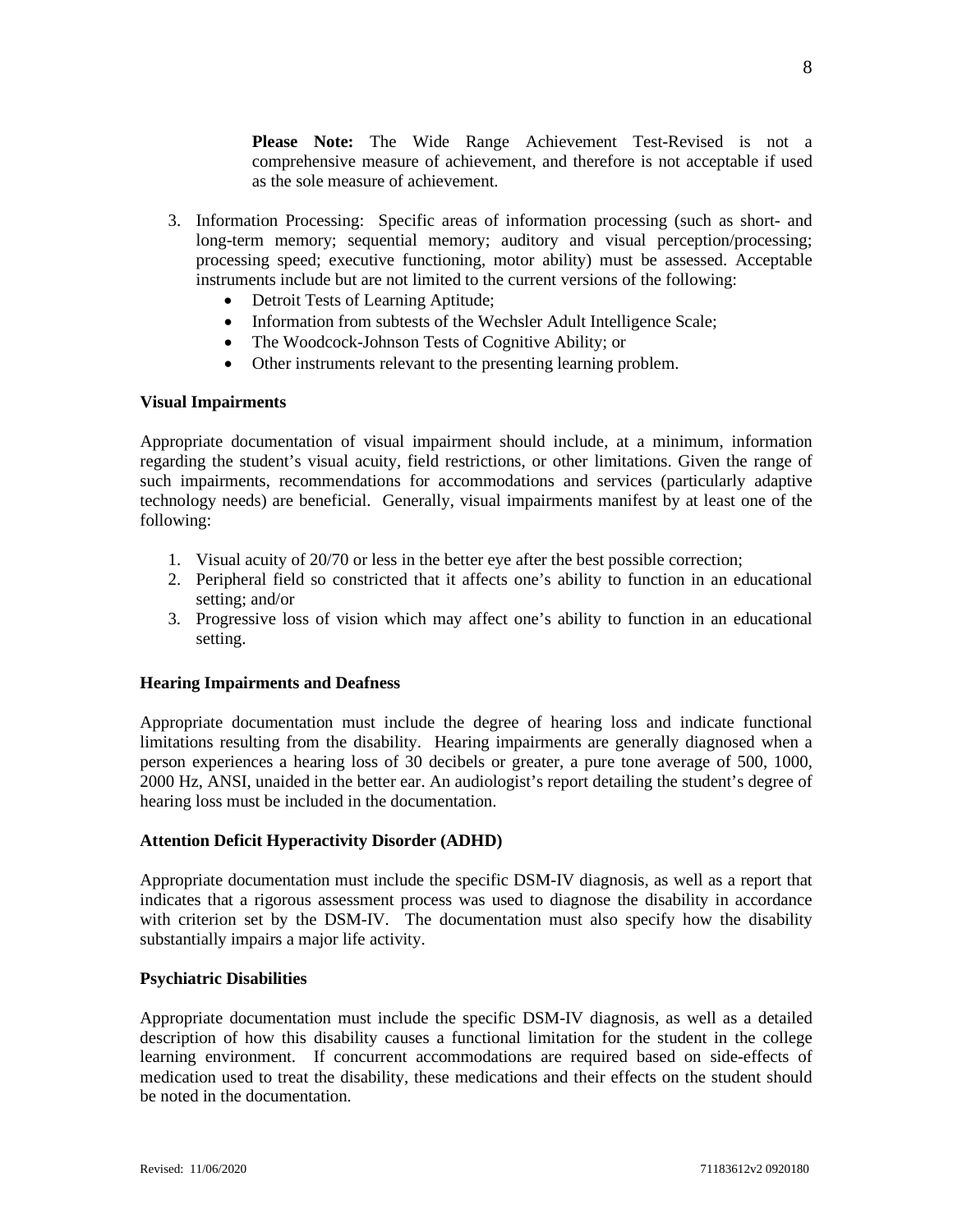#### **Services:**

#### **Academic Support Programs**

All students are provided with access to tutoring free of charge upon request. Extra assistance or tutoring is individual time with an Instructor to address any academic questions a student may have about a given course. Students should first request tutoring or extra assistance from his/her instructor and then through the Dean of Student's office if additional assistance is needed.

### **Advising**

The campus Disability Services Coordinator and his or her staff are available to meet with students to discuss concerns they might have with accommodations, instructors, and campus accessibility. We also highly recommend that students with disabilities take advantage of the academic advising resources of each individual program area. Accommodation Services staff will gladly meet with disabled students after they have first accessed this resource to help them assess the extent to which it met their needs. We strongly encourage students seeking advisement services to call in advance to obtain an appointment.

### **Note-taking**

A note-taking service is available for students with documented significant disabilities, such as physical, sensory, or processing deficits. It is important to note that this service is intended to augment the student's class attendance, not to replace it. Note-takers are other students in the class who may be compensated at the end of the semester to make copies of their notes. Notetakers will be asked to ask Reception to copy free of charge the notes immediately following class. Students employing a note-taker must then make arrangements with Reception to collect the copied notes.

Students who are eligible for this service are given the choice of either: (1) identifying a potential note-taker on their own in class, or (2) asking Accommodation Services staff to send a request to the Instructor asking him or her to announce in class that a student needs a note-taker. In the latter case, interested students will be asked to report to Accommodation Services staff to formalize the arrangement. Note-takers are assigned on a first-come, first-served basis.

All note-takers must complete employment paperwork at the Accommodation Services Office in order to be compensated. Concerns regarding the quality of notes or the timeliness of delivery should be directed to Accommodation Services staff immediately.

#### **Parking**

Students wishing to use designated Handicap Parking spaces at AHED schools must have the appropriate state issued placard. If a student does not have such a placard, but wishes to temporarily use Handicap Parking, the student must have his or her physician write a letter on letterhead that indicates (1) the nature of the student's disability and/or injury, and (2) the length of time the student will need special parking. This eligibility form should be returned to the campus Disability Services Coordinator.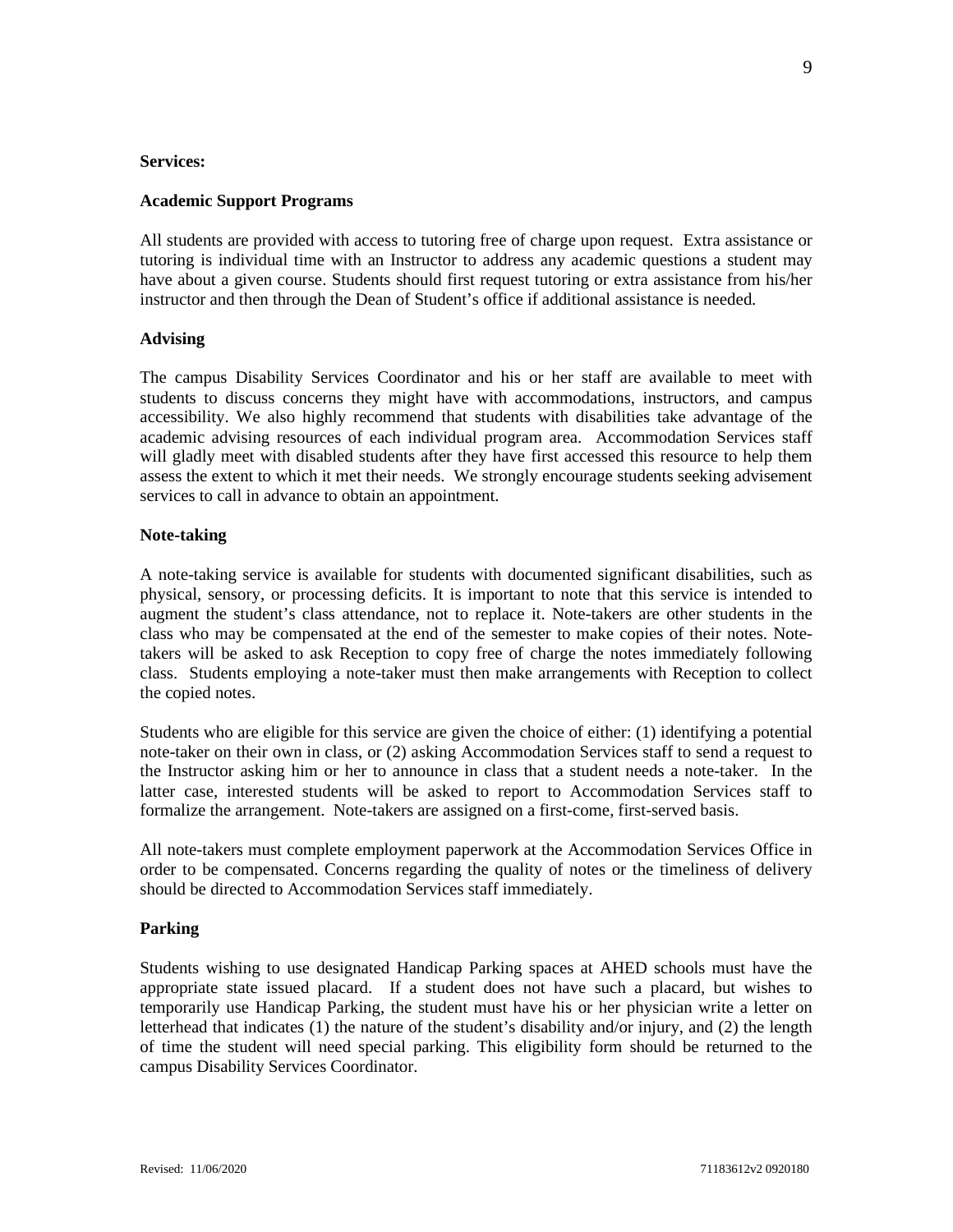#### **Test Accommodations**

Accommodation Services staff can arrange for proctoring, reasonable extended time, and alternative administration of examinations. Provision of the exam to Accommodation Services staff is equally the responsibility of the student, the Instructor and Accommodation Services staff. Specific guidelines have been established to ensure a consistent and expedient process. They are as follows:

The student is responsible for contacting the campus Disability Services Coordinator at least three days in advance to schedule a test. The student is also responsible for reminding the faculty member at least two class meetings in advance that the student will be taking the exam through Accommodation Services. Every effort will be made to arrange test proctoring on the same day and time as the test is regularly scheduled. Each student should be aware, however, that appointment times depend upon the availability of proctors.

All students utilizing the test proctoring service will be expected to take their tests at the same time as other class members. Students must schedule their exams Monday through Thursday to begin between 8:00 a.m. and 9:30 p.m. Any student wishing to take a test at a time and/or date other than as regularly scheduled must obtain written permission in advance both from the Instructor and Accommodation Services. New testing arrangements will be confirmed in writing.

If the student fails to complete the exam at the scheduled time and/or secure permission to take it at another time, the test will be returned to the Instructor, and the student will receive a score of "0" on the exam.

**Please Note:** Because of scheduling conflicts, Accommodation Services staff may need to schedule a student's appointment at a different date and/or time than the regularly scheduled exam. If this situation arises, the staff will notify the faculty member directly.

The Instructor is responsible for delivering the exam to Accommodation Services staff prior to the scheduled test time. The Instructor must provide written permission attached to the test if he or she intends to allow the student to use notes, textbooks, calculators, or other materials during the test (if applicable). At the time the Instructor delivers the exam to Accommodation Services, the Instructor may arrange the method by which the completed exam will be returned to the Instructor.

If a student has content-specific questions about the exam during proctoring, every effort will be made to contact the Instructor. If Accommodations Services staff are unable to reach her/him, they will instruct the student to provide a written explanation of her/his question, to be attached to the exam.

Once a student begins a proctored exam, the student is not permitted to leave the office for any reason. If, in accordance with the student's Accommodation Plan, the student needs to take frequent breaks, the exam will be broken up into smaller sections. Each section will be independently administered and the student will be permitted to take a break after she or he hands in the individual sections to the proctor. The student will not, however, be permitted to return to a section she or he has completed.

In the event of cheating or plagiarism, the proctor will end the exam immediately, and return the exam to the Instructor with a written description of what occurred. The student will then be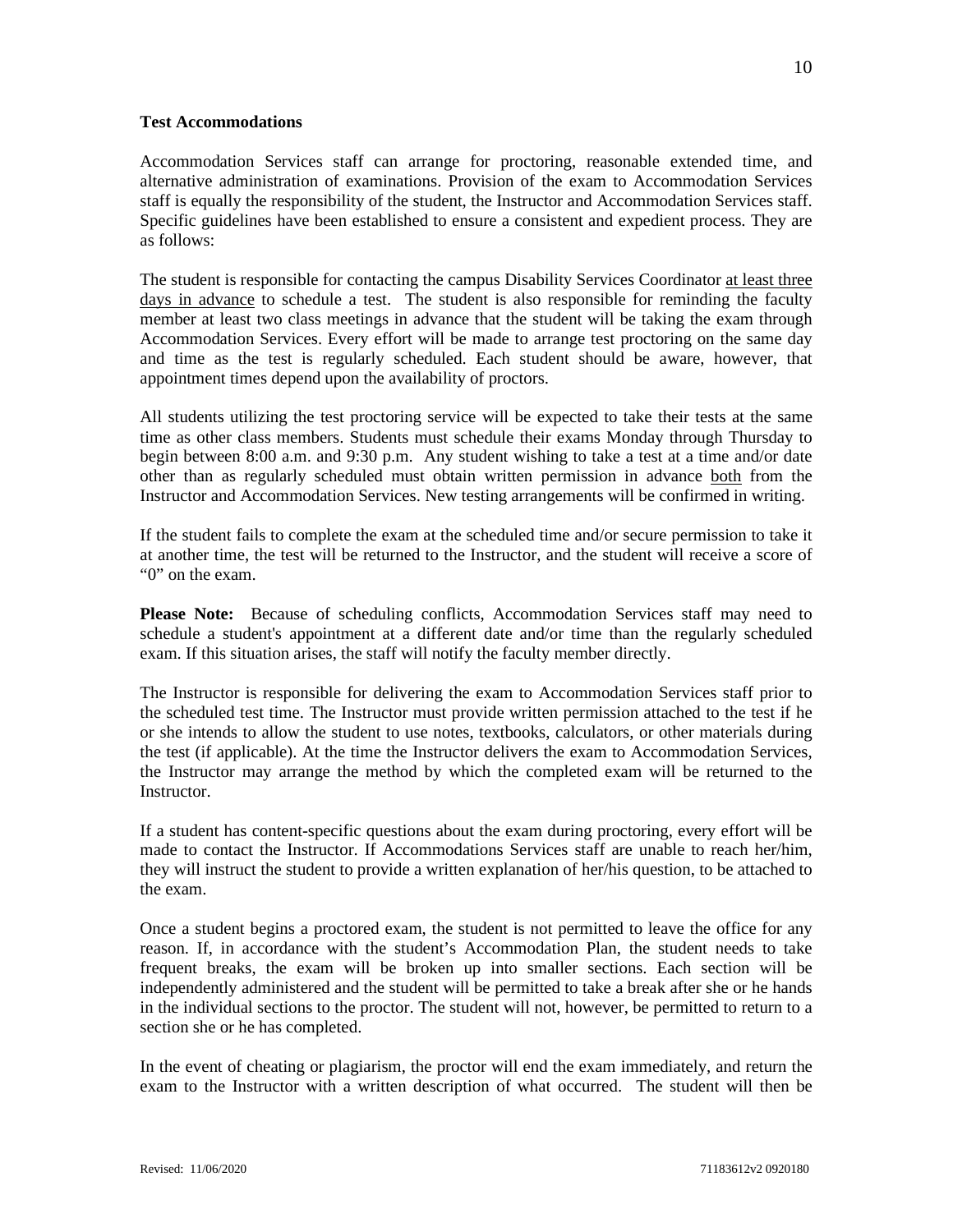subject to disciplinary action in the same way that any student taking the exam within the classroom environment would be.

### **ADA and Section 504 of the Rehabilitation Act Grievance Procedure**

As stated in the Americans with Disabilities Act of 1990 and Section 504 of the Rehabilitation Act of 1973, qualified students with disabilities have the right to request accommodations and to receive fair treatment within the educational system. AHED is dedicated to resolving conflicts and disagreements regarding requests for reasonable accommodations. Please note all other complaints not based on request for accommodations or academic adjustments due to a disability are processed pursuant to the College's general Grievance and Appeals policy set forth in the College Catalog & Student Handbook.

If you feel that you have been subjected to unfair or improper treatment with respect to a request for a reasonable accommodation due to a disability you may contact your campus Disability Services Coordinator. The process and timeline for filing a grievance are as follows:

1. Students shall express their concern initially with the appropriate faculty/staff member involved in the conflict in an informal manner. The campus Disability Services Coordinator should be contacted at the same time by the student to clarify rights and procedures for both parties.

The campus Disability Services Coordinator will keep detailed notes as to the date each step of the accommodations or disability grievance process has occurred in order to ensure that the student's request has been fairly addressed. The grievance process will be fully documented including notes recorded of pertinent discussions.

The campus Disability Services Coordinator will further retain all requests for accommodation, and complaints of discrimination supporting documentation, including the date(s) of the request(s) for academic adjustments or services, the nature of each request, the final determinations and the reason(s) for any denials in the student's file.

2. If the complaint is unresolved after the informal discussion, the student may file a formal, written statement of the problem with the campus Disability Services Coordinator's Office. The written complaint to the campus Disability Services Coordinator must clearly state the basis for the complaint (*i.e.*, the who, what, where, when and why), and must:

- Clearly state the nature and basis of the grievance
- Be signed and dated;

• Provide the name(s) of the person(s) alleged to have engaged in unfair or improper treatment due to a disability;

- Document specifics of the incident(s) in question; and
- Identify any known witness(es) who have knowledge of the allegations .

**Note:** In cases of alleged illegal discrimination based on race, sex, or handicap, the campus Disability Services Coordinator will contact AHED's Compliance Officer prior to advising the student about course of action.

3. The campus Disability Services Coordinator, in consultation with AHED's Compliance Officer, will conduct an investigation. AHED's Compliance Officer will respond in writing to the student within 14 days of the filing date of the complaint. As appropriate, AHED may designate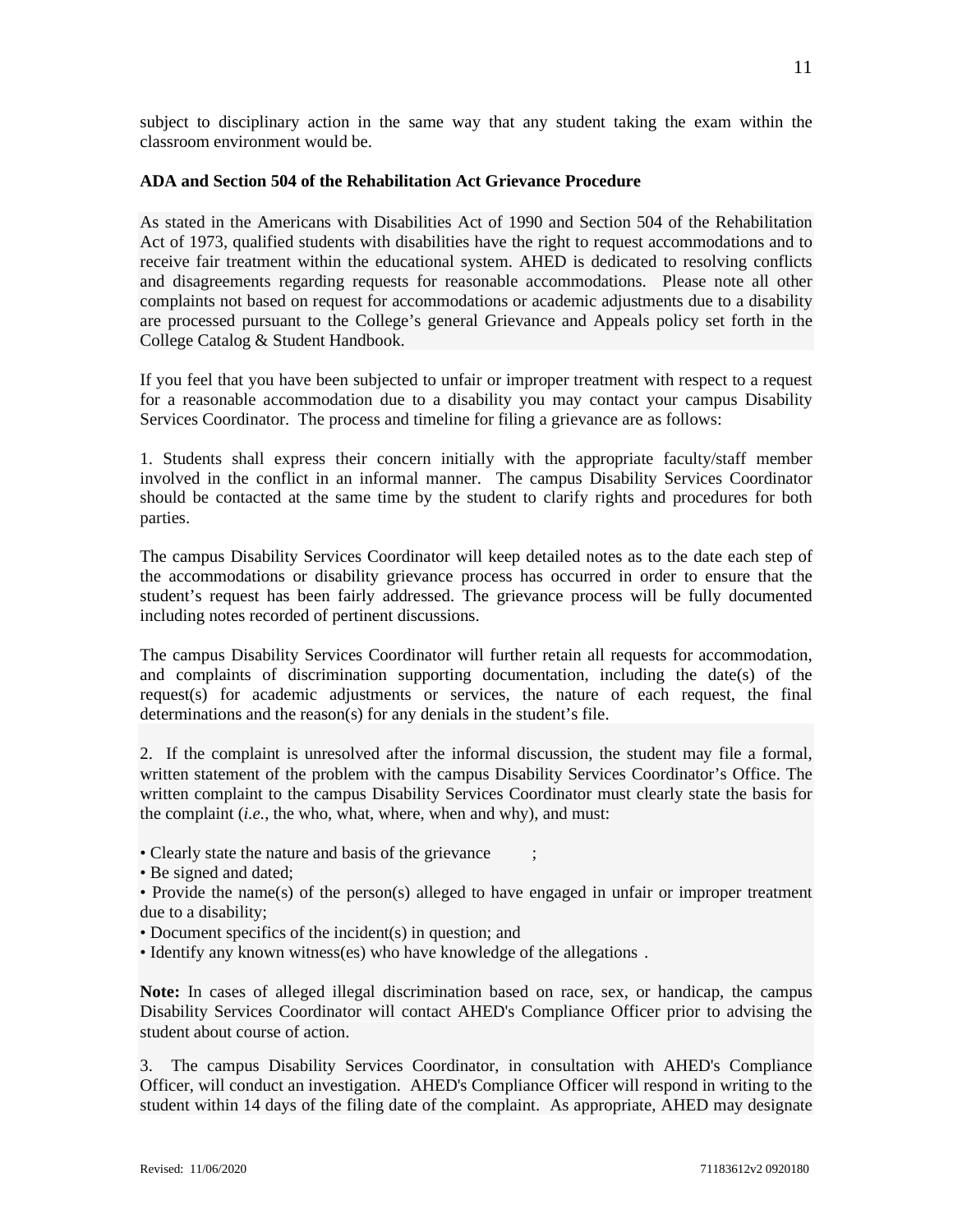different persons to review cases or may consolidate complaints when such action is consistent with administrative efficiency and a fair resolution of the problem. Written notification will be provided to the student in such a case.

4. If the student feels that the decision is arbitrary and capricious, or if they have new evidence to present, the student may appeal in writing to AHED's Compliance Officer within 14 days of the decision. If no appeal is made in writing to AHED's Compliance Officer within 14 days of the decision, then the decision shall be final. Upon appeal to AHED'S Compliance Officer, the following must be done:

• A copy of the appeal must be submitted to the campus Disability Services Coordinator and to AHED's Compliance Officer; and

• Upon appropriate review, the appellate determination must be communicated in writing to all parties involved within 14 days of the date of the appeal.

5. At any stage of the grievance procedure, if it was determined that law and/or college policy was violated, a remedy to the problem will be offered. If it is determined that there was no violation, the complainant will be notified within 14 days and other options for possible resolution of the complaint will be explained, including the right of the student to contact the United States Department of Education, Office of Civil Rights, 500 W. Madison Street, Suite 1475, Chicago, Illinois 60601. The office can also be reached at 312-730-1560 or at ocr.chicago@ed.gov.

| <b>Location</b>                                   | <b>Disability Services</b><br>Coordinator                           | <b>Contact</b><br><b>Number</b> | <b>E-Mail Address</b>               |
|---------------------------------------------------|---------------------------------------------------------------------|---------------------------------|-------------------------------------|
| Stautzenberger<br>Collect –<br>Maumee             | Academic Dean<br>1796 Indian Wood<br>Circle<br>Maumee, OH 43537     | 419-866-<br>0261                | cellis@stautzenberger.com           |
| Stautzenberger<br>Collect –<br><b>Brecksville</b> | Dean of Students<br>8001 Katherine Blyd<br>Brecksville, OH<br>44141 | 440-838-<br>1999                | lcantlebary@stautzenberger.com      |
| Rockford<br>Career College                        | Dean of Students<br>1130 S. Alpine Rd<br>#100<br>Rockford, IL 61108 | 815-965-<br>8616                | dharriott@rockfordcareercollege.edu |

The Disability Services Coordinator for each AHED campus is: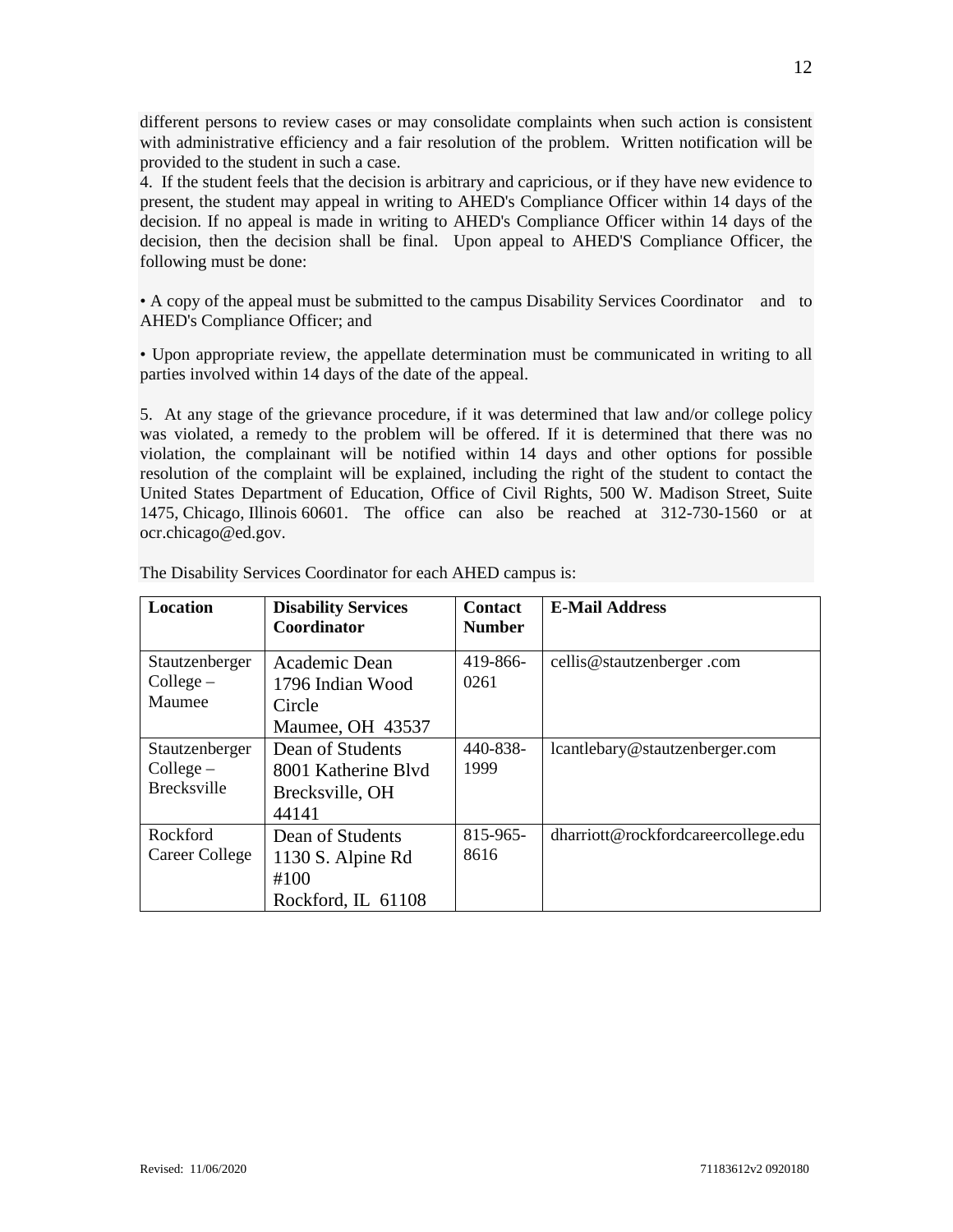AHED's Compliance Officer is Jeffrey Bodimer. His contact information is as follows:

Jeffrey Bodimer Chief Operations/Compliance Officer American Higher Education Development Corporation 116 Village Blvd, Suite 200 Princeton, NJ 08540 [jbodimer@ahed.com](mailto:jbodimer@ahed.com)